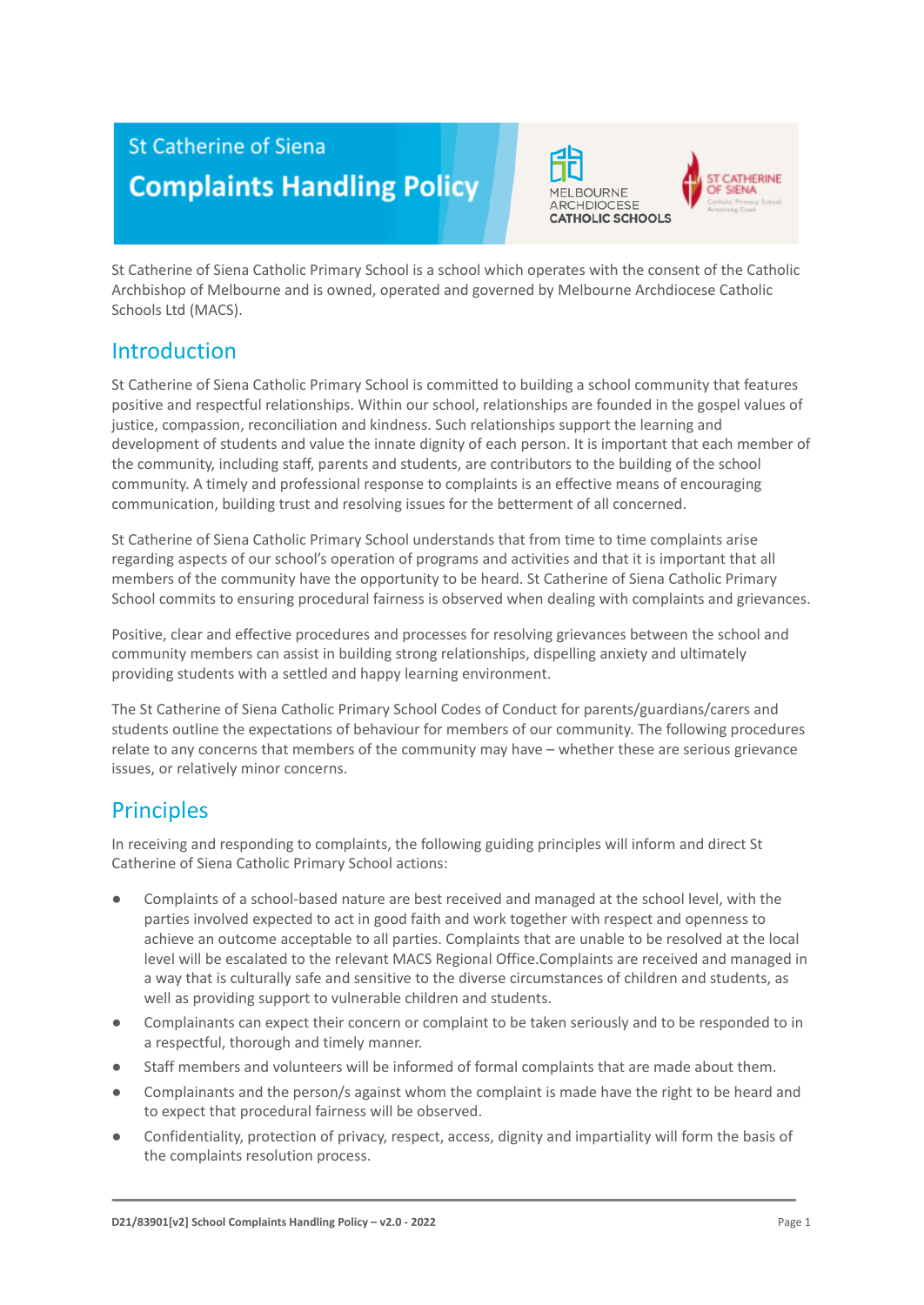- The complaints resolution process will seek to achieve the restoration of good and respectful relationships.
- The best interests of the school community together with the interests of the individual will be taken into account.
- Recordkeeping, reporting, privacy and employment law obligations will be complied with when receiving and handling complaints.

### Definition

#### **Complaint**

A complaint is an expression of dissatisfaction with an action taken, decision made, service provided or handling of an issue at a MACS school.

### Providing Feedback to St Catherine of Siena Catholic Primary School

St Catherine of Siena Catholic Primary School has procedures and processes in place by which parents/guardians/carers and the broader school community can confidently raise concerns in the knowledge that they will be listened to and their concerns will be professionally managed in a timely, confidential and appropriate manner.

Relationships with the school community are important to us. We take complaints raised by parents/guardians/carers and the broader school community seriously. There are many avenues to provide feedback to school staff. These include:

- annual formal parent/guardian/carer survey
- formally scheduled parent/guardian/carer feedback forums
- meetings with the principal or other staff members to express concerns

### Who to Contact to Make a Complaint

The nature of the complaint will determine who is the most appropriate person or body to manage the concerns raised. Complaints should be directed to the St Catherine of Siena Catholic Primary School principal in the first instance.

For complaints of a serious nature involving school staff, the following additional information is provided.

#### **Misconduct or serious misconduct**

All complaints of alleged misconduct or serious misconduct by a teacher, staff member or volunteers should be reported to the principal of St Catherine of Siena Catholic Primary School.

Complaints about teachers can also be reported to the Victorian Institute of Teaching (VIT) – the regulator in relation to the registration and investigation of serious misconduct (including conduct which is of a physical or emotional nature) of all teachers in the state of Victoria. If unsure whether the complaint constitutes serious misconduct by a teacher, contact the VIT on 1300 888 067 or [vit@vit.vic.edu.au](mailto:vit@vit.vic.edu.au).

In some cases, certain actions which involve physical or emotional misconduct, such as unlawful assault or threats to the person, may constitute a criminal offence. These types of offences should be reported to and investigated by the police. Initial consultation with the principal of St Catherine of Siena Catholic Primary School may help to determine the appropriate course of action in these circumstances.

### **Child abuse (including sexual offences)**

Child abuse includes any instances of physical or sexual abuse (including grooming), emotional or psychological harm, serious or significant neglect and family violence involving a child.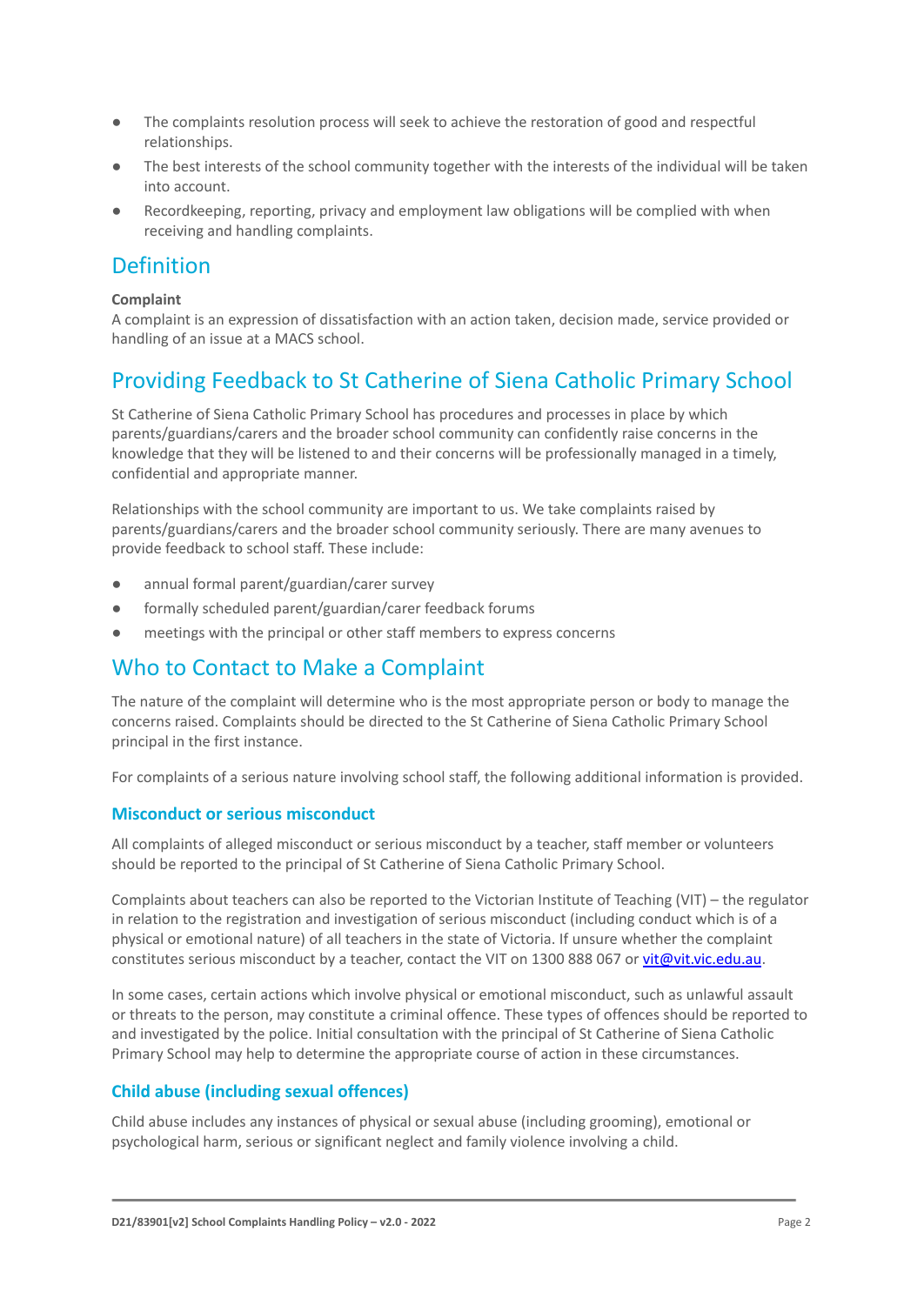Complaints of alleged child abuse (including sexual offences) of children or school students should be reported to the principal of St Catherine of Siena Catholic Primary School.

There are legal obligations on all adults to report child abuse to police once a reasonable belief is formed that a sexual offence may have been committed against a child.

Failure to disclose a sexual offence against a child is a criminal offence under section 327 of the *Crimes Act 1958* (Vic.) (Crimes Act) and applies to all adults (18 years of age and over) in Victoria.

Communication with children under 16 years of age by teachers, staff or any other person to prepare or groom a child for future sexual activity is a criminal offence under section 49M(1) of the Crimes Act and must be reported to the police. The offence of grooming applies to any person aged 18 years or over and does not apply to communication between people who are both under 18 years of age.

#### **Complaints against the principal of St Catherine of Siena Catholic Primary School**

In the case of a complaint involving the principal of St Catherine of Siena Catholic Primary School, the appropriate MACS Regional General Manager should be informed immediately.

MACS Regional Offices are located in the north, south, east and west of metropolitan Melbourne. Contact details are listed at the end of this policy.

#### **Complaints against the clergy or other persons involved in religious ministry**

If the complaint relates to the clergy or other persons involved in religious ministry with St Catherine of Siena Catholic Primary School, the complainant should contact and seek advice from the Professional Standards unit of the Vicar General's Office in the Archdiocese of Melbourne, 383 Albert Street, East Melbourne. Visit [www.melbournecatholic.org](http://www.melbournecatholic.org) or contact 03 9926 5677. If the person is a member of a religious order, the complainant should also contact the provincial head or professional standards office of that congregation or religious order.

#### **Anonymous complaints**

St Catherine of Siena Catholic Primary School endeavours to address and respond to all complaints. In some situations, we may not be able to fully address complaints that are made anonymously or without sufficient detail being provided to enable an inquiry or resolution of the matter. To ensure procedural fairness, respondents have a right to know the particulars of the allegations being made against them and be given an opportunity to respond to them. Where possible, complainants are encouraged to give their names and to be reassured that we will deal with complaints professionally and in accordance with procedural fairness and confidentiality. If the complainant wishes to remain anonymous, it is at the principal's discretion what, if any, action will be taken. Anonymous complaints will be recorded in the same manner that all other complaints are recorded.

#### **Complaints in relation to Information Sharing Schemes**

St Catherine of Siena Catholic Primary School is a prescribed Information Sharing Entity (ISE) that may share information under the Child Information Sharing Scheme (CISS) and the Family Violence Information Sharing Scheme (FVISS).

The school, as an ISE, may receive complaints from individuals in relation to its conduct as an ISE under the CISS or FVISS. It may also receive a complaint from another ISE.

The following information is recorded where a complaint is received under the CISS or FVISS:

- the date the complaint was made and received
- the nature of the complaint
- the action taken to resolve the complaint
- the action taken to lessen or prevent the issue from recurring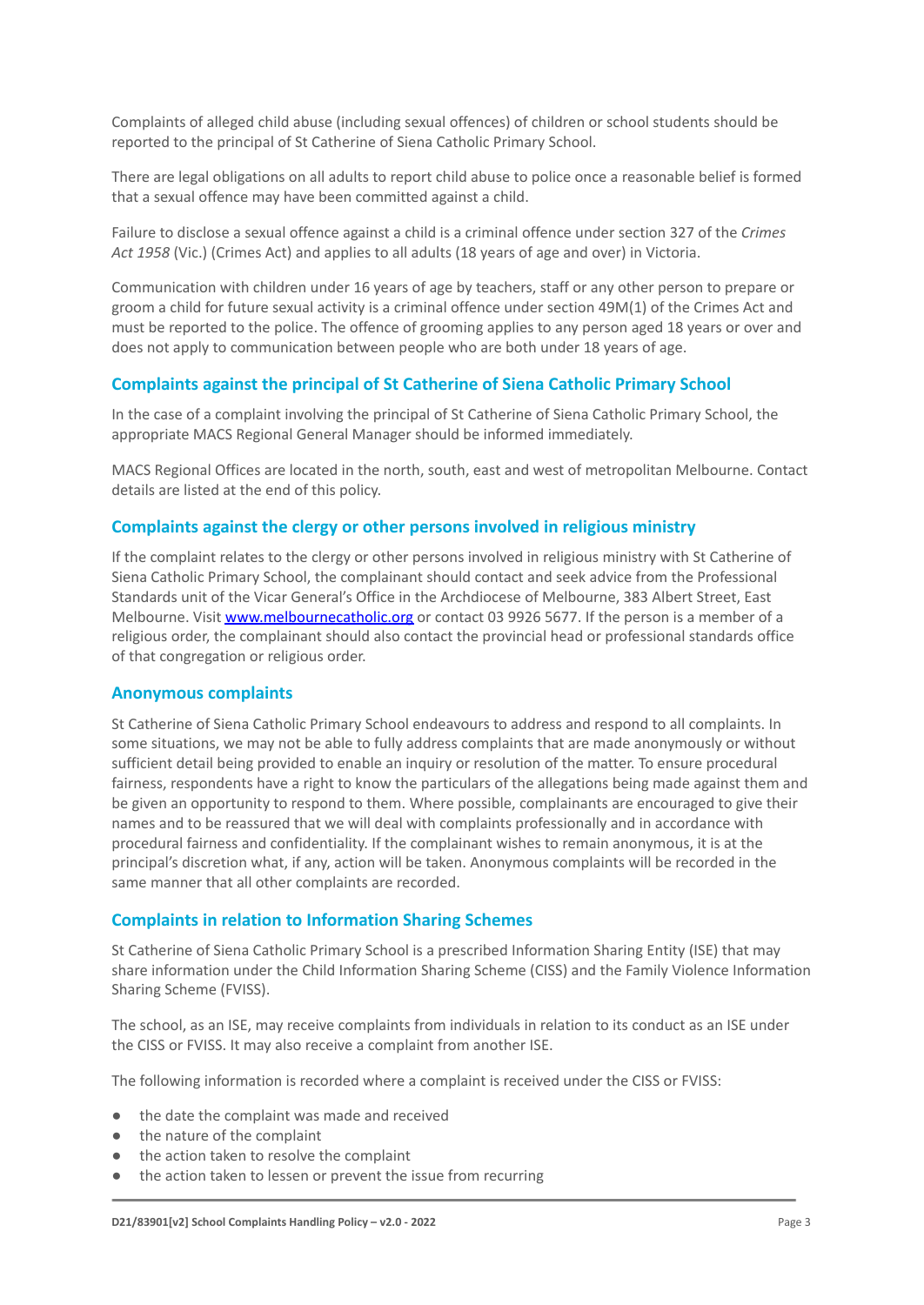- the time taken to resolve the complaint
- further action taken if the complaint was not resolved.

#### **Complaints relating to reportable conduct**

Legal obligations are imposed on the MACS Head of Entity to report to the Commission for Child and Young People (CCYP), and investigate allegations of reportable conduct, where those allegations are based on a person's reasonable belief that reportable conduct or misconduct involving reportable conduct has occurred. Reportable conduct includes the following:

- sexual offences against, with or in the presence of a child
- sexual misconduct against, with or in the presence of a child
- physical violence against, with or in the presence of a child
- behaviour that causes significant psychological or emotional harm
- significant neglect.

Complaints relating to a reportable conduct allegation which meets the requisite threshold and which involves a MACS employee (which amongst others, can include a teacher, principal, volunteer or contractor) must be reported.

Complaints of reportable conduct in relation to an employee (other than a principal) at a MACS primary school or MACS secondary college should be reported to the principal of the school. Complaints of reportable conduct involving a principal at a MACS primary school or MACS secondary college should be reported to the MACS Regional General Manager.

Further information can be found in the School's Reportable Conduct Policy

### Procedures for Complaints about Issues at St Catherine of Siena Catholic Primary School

St Catherine of Siena Catholic Primary School has developed and maintains a fair, effective and efficient complaints-handling procedure so that complaints about events or decisions at St Catherine of Siena Catholic Primary School can be addressed. The following steps can guide the procedure in making a complaint about issues arising at St Catherine of Siena Catholic Primary School.

#### **Clarify the issue**

- Be clear about the topic or issue to be discussed.
- Be mindful of the need to ascertain all the facts relating to the circumstances of the topic or issue.
- Think about what would be an acceptable outcome.
- Check and observe the St Catherine of Siena Catholic Primary School complaints handling policy.

#### **Making the complaint**

- Write an appropriate note or email to the relevant person (e.g. classroom teacher) outlining your concerns.
- Make an appointment to speak via phone or in person with the relevant person/s.
- Consider speaking with the St Catherine of Siena Catholic Primary School student wellbeing leader, if appropriate.
- Arrange meeting times or phone calls through the St Catherine of Siena Catholic Primary School office.
- Ensure the relevant person/s is given a reasonable amount of time to take the steps required to resolve or address the concerns.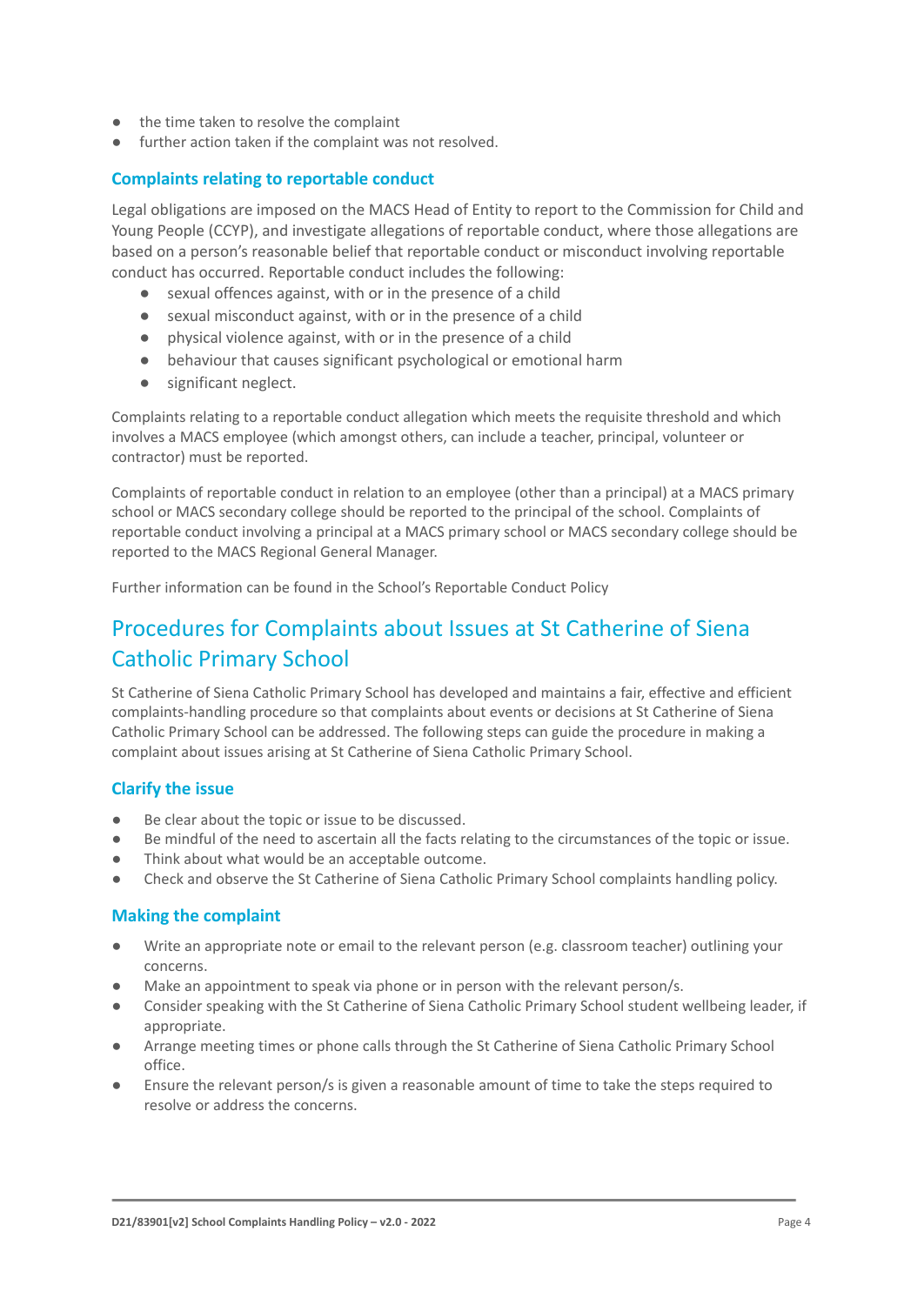#### **Contact the principal or deputy principal**

- If the issue remains unresolved after discussion with the relevant person/s at the school, request an appointment, through the St Catherine of Siena Catholic Primary School office, to discuss the concern with the principal or deputy principal.
- The principal may be represented by another senior staff member. If the relevant staff member is going to be present at the meeting, the meeting time is more likely to occur outside classroom hours.

### Expectations of and Information for Parents/Guardians/Carers

In making a complaint, St Catherine of Siena Catholic Primary School requests and expects that the complainant will:

- raise the concern or complaint as soon as possible after the issue has arisen
- communicate and respond in ways that are constructive, fair and respectful
- provide complete and factual information about the concern or complaint
- observe confidentiality and a respect for sensitive issues
- act in good faith to achieve an outcome acceptable to all parties
- have realistic and reasonable expectations about possible outcomes/remedies.

If your concern/complaint relates to your treatment or your child's treatment by another student, students or family member while at St Catherine of Siena Catholic Primary School, we expect that you will refer your complaint directly to the school, via your child's class teacher, deputy principal or principal. Under no circumstances should you approach another student in the care of the school to discuss the issue or chastise them. Direct contact with parents to resolve the matter is also discouraged if the complaint pertains to issues or incidents that have arisen at the school.

Parents/guardians/carers making complaints are to be respectful, confidential and courteous. Parents/guardians/carers who are unreasonable, threatening or discourteous can expect their discussions with the principal to be terminated until such time as an alternative discussion time is arranged by the school.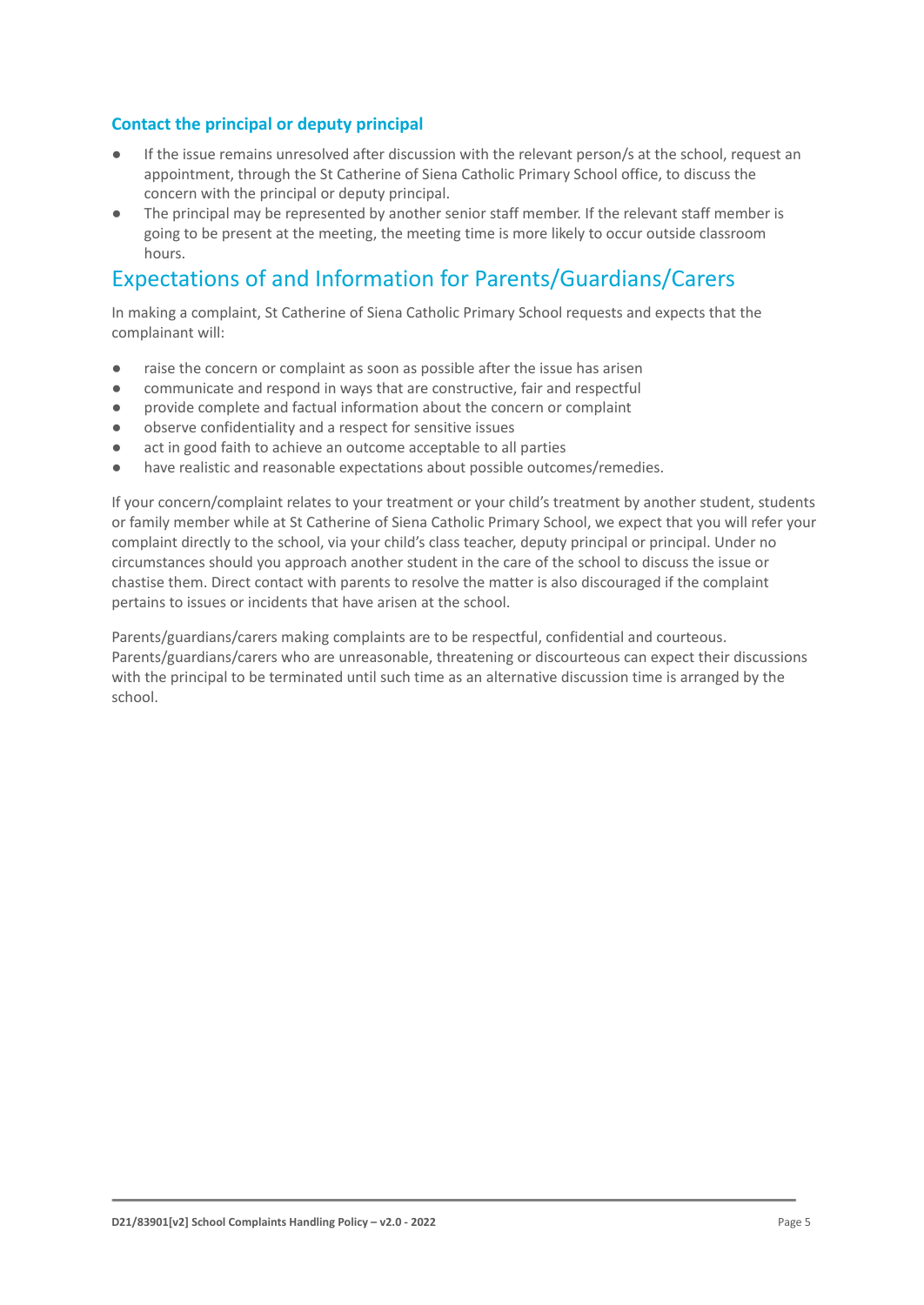# Process for Dealing with Complaints

The school will record the details of all complaints including the name and contact details of the persons making the complaint. The school will then refer the complaint to the most appropriate person to undertake an inquiry. There will be many occasions that this will be someone other than the principal. The staff member conducting the inquiry may conduct a preliminary inquiry or communicate with the parent to discuss the matter further.

If the scope of the inquiry is beyond the capacity or jurisdiction of the school, the matter will be referred to the MACS Regional General Manager and the parent/guardian/carer will be informed of the referral.

Parents/guardians/carers discussing complaints with the principal may be accompanied by a support person. The support person can be a family member, a friend or a professional with knowledge of the student. Any person acting in a professional capacity on behalf of the parents/guardians/carers must provide their occupational details and full name prior to the meeting being held. It is at the principal's discretion if an external professional is a participating member of any school meeting. The support person may encourage and facilitate sharing of parent/guardian/carer knowledge, perception and issues. The support person should support a positive working relationship between all parties. The support person does not speak on behalf of parents/guardians/carers when discussing complaints with the principal.

Any inquiry conducted by the school will be done so in a timely, efficient and confidential manner, ensuring the fair principles on natural justice are applied for all. Parents/guardians/carers will be provided with an anticipated timeframe for a resolution. The staff member conducting the inquiry will record the details of the inquiry.

Privacy laws may prohibit information being provided to the complainant of any specific action that has been taken in relation to individuals about whom the complaint has been raised.

The school will ensure that all records are maintained in accordance with its obligations under the [Public](https://prov.vic.gov.au/recordkeeping-government/standards-framework) [Record Office Victoria Recordkeeping Standards.](https://prov.vic.gov.au/recordkeeping-government/standards-framework)

### Outcomes of Complaints

Outcomes of complaints and grievances can include the following:

- an apology either verbal or written
- mediation with an internal or external mediator
- an official warning
- disciplinary action
- a behavioural contract (in the case of a student)
- pastoral or spiritual care
- an understanding that the behaviour will not be repeated
- a change in policy or procedure.

### Complaint Escalation

If the matter cannot be resolved at the school level, or if the complaint is about the principal of St Catherine of Siena Catholic Primary School, complainants may contact the relevant MACS Regional Office. Alternatively, parents/guardians/carers may lodge a complaint online at [www.macs.vic.edu.au/Contact-Us/Complaints.aspx.](http://www.macs.vic.edu.au/Contact-Us/Complaints.aspx)

When a complaint is serious or the complaint is not resolved after the involvement of the MACS Regional General Manager, it may be referred to the MACS Executive Director for review.

If the complaint is unable to be resolved to the satisfaction of the complainant, but the matter is however finalised, the complainant has the right to seek alternative independent or other advice, or contact other